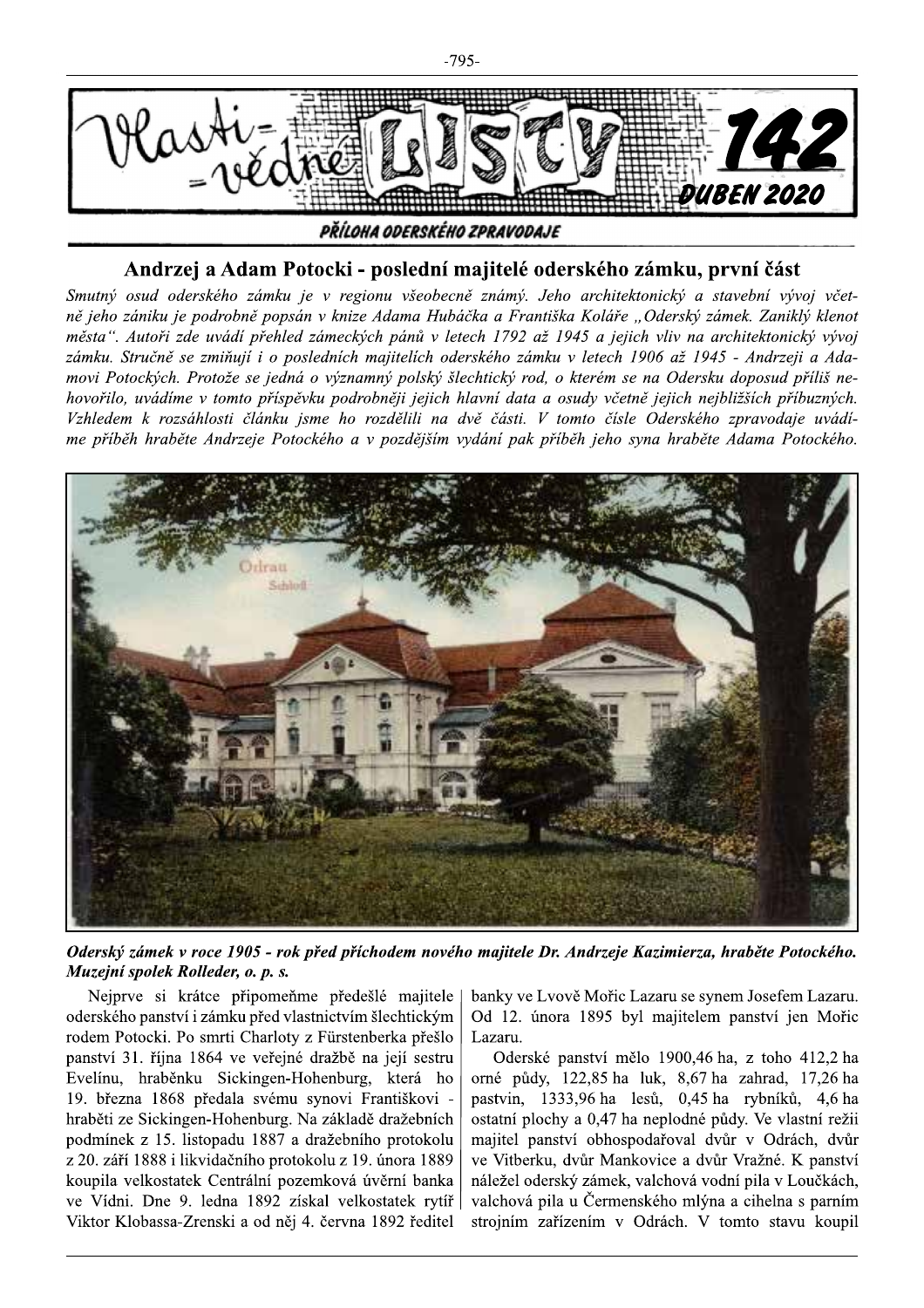

Krakov 1857, Dr. Adam Jozef, hrabě Potocki, otec Andrzeje Kazimierza Potockého. Archiwum Dr. Narodowe w Krakowie

panství v roce 1906 guvernér (místodržící) Galicie<sup>1</sup> Dr. Andrzej Kazimierz, hrabě Potocki. Dodejme, že byl jedním z největších vlastníků nemovitostí<sup>2</sup> v Galicii a majitelem nemovitostí i v dalších korunních zemích<sup>3</sup> rakouskouherské monarchie. Andrzej Kazimierz Potocki



Krakov 1857. Katarzyna, hraběnka Potocká, rozená Branická, matka Dr. Andrzeje Kazimierza Potockého, Archiwum Narodowe w Krakowie

se narodil v rodinném sídle Krzeszovice nedaleko Krakova<sup>4</sup> do rodiny významného polského šlechtického rodu Potocki (erb Stříbrná Pilawa<sup>5</sup>). Jeho otcem byl Adam Jozef, hrabě Potocki, rakouský šlechtic a politik<sup>6</sup> polské národnosti, ve 2. polovině 19. století poslanec

- Galicie (dále česky Halič) od roku 1850 byla rakouská Halič administrativně rozdělena na Západní část (Krakov)  $1.$ a Východní část (Lvov). Do roku 1918 byla jednou z korunních zemí rakouskouherské monarchie. Disponovala zemskou samosprávou, jejímž nejvyšším orgánem byl galicijský zemský sněm sídlící ve Lvově.
- $2.$ Nemovitosti v Krzeszowicích u Krakova, v Kamionce Strumilowe u Lvova, uhelné doly v Siersze, Tenczynku, Trzebinii a v Žarech, zinková huť v Myślachowicach, rafinerie nafty v Trzebinii, doly žáruvzdorných jílů v Grójeci a Porubě, cihelna a několik pil v Krzeszowicích a d. Pokud nejsou jména obcí používaná v češtině, jsou dále uváděny jejich polské názvy.
- 3. Nemovitosti v Burzance-Ichowec na Ukrajině, ve Szlatinu, Szakaci a Madrožestu v Maďarsku a d.
- $\overline{4}$ . Názvy institucí a jména osob polské národnosti jsou uvedeny v polštině.
- $5<sub>1</sub>$ Rod je pojmenován podle obce Potok v Malopolsku. Podle barvy erbovní Pilawy se rozděluje do tří linií - Zlaté (hlavní), Stříbrné (hejtmanské) a Železné.
- Během revolučního roku 1848 se zapojil do vrcholné politiky. Ve volbách roku 1848 byl zvolen do rakouského ústavodárného 6. Říšského sněmu. Zastupoval volební obvod Krakov. Po porážce revoluce byl pro velezradu odsouzen na šest let. Orientován byl federalisticky a odmítal centralistickou koncepci rakouského státu.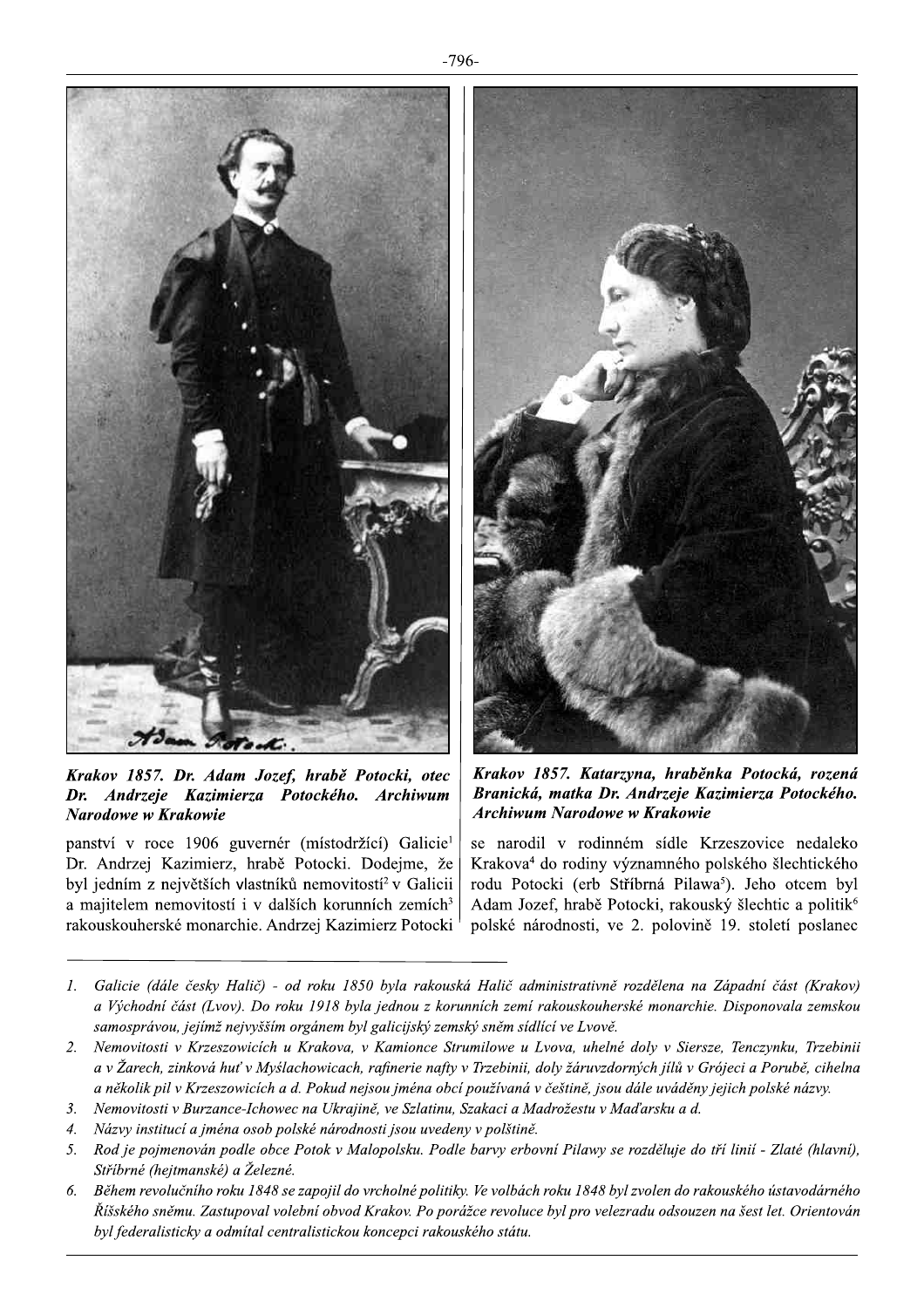

Artur Stanislaw, hrabě Potocki, děd Dr. Andrzeje Kazimierza, hraběte Potockého, Museum Narodowe w Warszawie

Říšské rady ve Vídni. Studoval na vídeňské univerzitě, v letech 1839–1840 na univerzitě v Edinburgu a v roce 1841 na univerzitě v Berlíně. Matka Katarzyna, hraběnka Branická (erb Korczak<sup>7</sup>) - aristokratka a charitativní aktivistka<sup>8</sup>, se narodila v obci Luboml (dnes rajón Volyňská Ukrajina) jako dcera ruského generála a senátora Władysława Grzegorze Branického a hraběnky Rózy Potocké (erb stříbrná Pilawa). Pro úplnost uveďme také jeho prarodiče: Artura Stanislawa, hraběte Potockého, a Zofii, hraběnku Potockou, rozenou Branickou, protože to byli oni, kdo založil sídlo šlechtického rodu "Stříbrná Pilawa" v Krzeszowicích nedaleko Krakova. Artur Stanislaw, hrabě Potocki,<sup>9</sup> byl zakladatelem krzeszowické větve Potocki - Stříbrná Pilawa, koupil



Zofia, hraběnka Potocká, roz. Branická, babička Dr. Andrzeje Kazimierza, hraběte Potockého. Museum Narodowe w Warszawie

pozemky v Krzeszovicích a postavil tam první rodinné sídlo, které později jeho potomci přestavěli na palác - do roku 1939 hlavní rodové sídlo. Manželka Zofia Branicka byla polská aristokratka a filantropka<sup>10</sup>. Syn Adama Josefa, hraběte Potockeho, Andrzej Kazimierz Potocki absolvoval základní školu v Krzeszowicích a v letech 1877 až 1879 studoval na střední škole sv. Anny v Krakově. Následovalo studium na právnické fakultě Jagelonské university, kde 21. února roku 1884 získal doktorát práv. Poté pracoval v rakouské diplomatické službě – v roce 1886 byl přidělen jako atašé na rakouské vyslanectví v Paříži a jmenován řádným důstojníkem císaře Františka Josefa I. Později byl vyslán do diplomatických misí v Madridu a Londýně. Andrzej Kazimierz, hrabě Potocki, se 29. října roku 1889 oženil v Krzeszowicích s Krystynou,

- $7.$ Polský erb, který byl používán několika vznešenými rodinami Korczak v dobách Polského království a polsko-litevského společenství. Nositelem tohoto erbu byla i literární postava Michala Wolodyjowského od autora Henryka Sienkiewicze.
- 8. Spolufinancovala vědecké práce profesorů na Jagellonské univerzitě, podílela se na zakládání venkovských škol, úvěrových bank a filantropických zařízení. Byla zakladatelkou několika kostelů v areálu svých pozemků. Zavedla přiznání důchodů pro důstojníky a služebníky na svém panství.
- Napoleonský důstojník a pobočník ruského cara Alexandra I. Pavloviče (1777-1825). Byl nositelem mnoha vyznamenání: 9. polského válečného kříže, francouzského řádu čestné legie, neapolského řádu obou Sicílií a d.
- 10. Založila nemocnici a útočiště pro chudé v Krzeszowicích. Byla patronkou pomoci zraněným v lednovém povstání a iniciátorkou rekonstrukce kaple sv. Leonarda ve Wawelu, zakladatelkou kaple Potocki ve Wawelu a zakladatelkou záchranného úřadu pro pomoc obětem v paláci Pod Baranami.
- 11. Jejím otcem byl litevský šlechtic Jonas Vitautas Emanuel, hrabě Tyskiewitz-Lohojski, erb Leliwa (1831-1892, Valožin, provincie Minsk).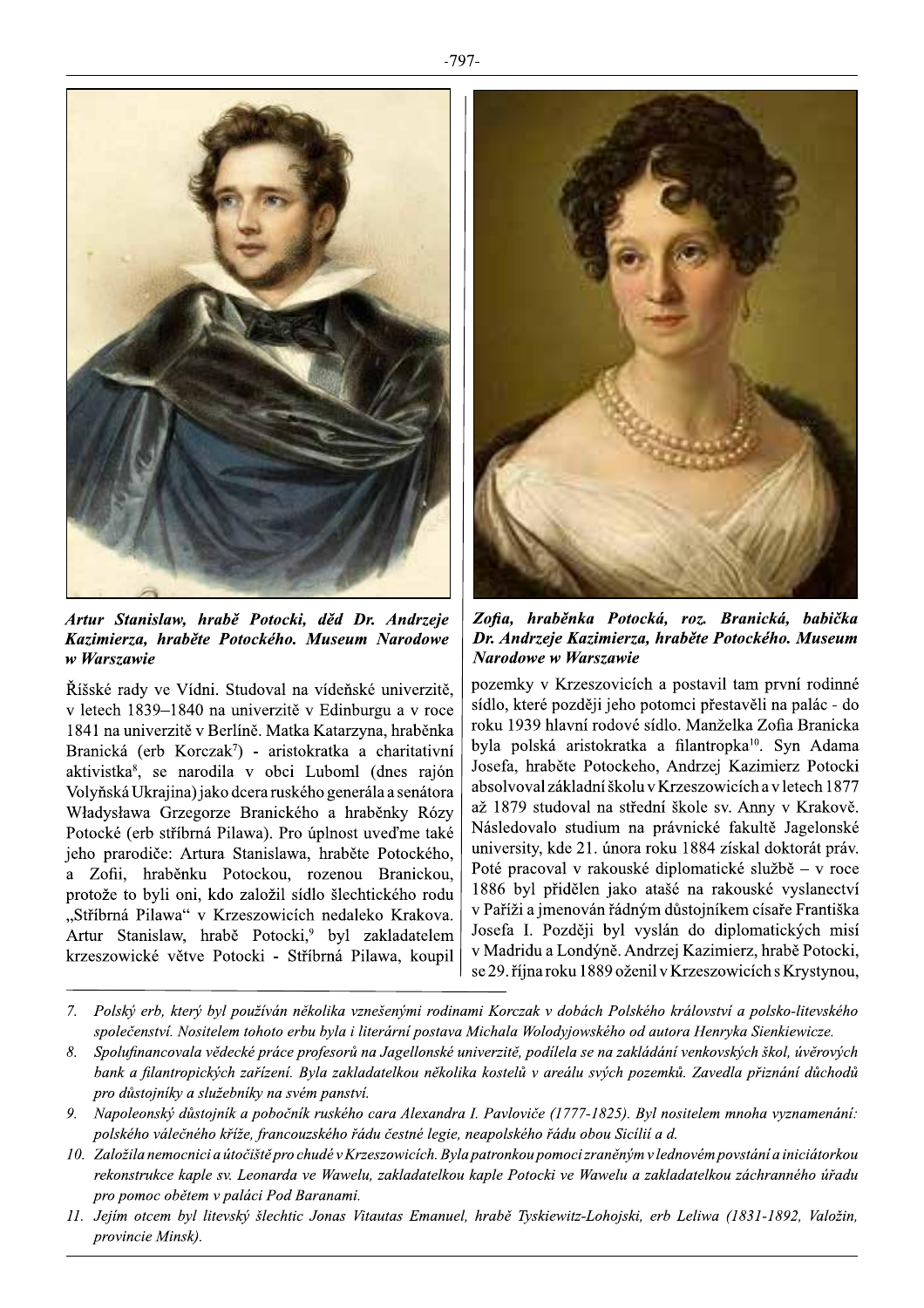

Krzeszowice 1906. Rodinné sídlo Potockich - erb Stříbrná Pilawa (1. majitel Adam Jozef, hrabě Potocki). Postaven v letech 1850-1857. Architekt Francis Maria Lanci, Polák italského původu, Archiwum Narodowe w Krakowie



1950, Zator u Osvětimi. Palác Potockich - místo dětství Adama Wladyslawa Potockého. V roce 1836 rodina Potoccki přestavěla a zrekonstruovala palác podle návrhu Franciszka Maria Lanciho, čímž získal podobu rezidence ve stylu romantické novogotiky, fotopolska.eu



Krakov 1899. Manželka Krystyna, hraběnka Potocká, rozená Tyszkiewitz, svnem Adamem. Archiwum úřadující  $\mathbf{s}\rho$ Narodowe w Krakowie



Lvov 1903-1908  $Dr.$ Andrzej Kazimierz. hrabě Potocki, jako Haliče. guvernér **Archiwum Narodowe w Krakowie** 



Lvov 1907. Guvernér Haliče a majitel oderského panství (1906-1908) Dr. Andrzei Kazimierz, hrabě Potocki. **Archiwum Narodowe** w Krakowie

hraběnkou Tyszkiewitz<sup>11</sup>. V roce 1890 se po smrti bratra Artura Potockého vrátil do země, aby převzal správu rodinného majetku. Jako jeden z nejbohatších haličských šlechticů pak hrál významnou roli v politickém životě<sup>12</sup> rakouské Haliče i Rakousko-Uherska. Polská šlechta do roku 1918 prožívala "zlatá léta" svého trvání, která svým způsobem přetrvávala až do roku 1938. Ve svých rodinných sídlech žila bohatým společenským životem (viz dobová fotografie z bálu v rodinném sídle Potockich

Krzeszowicích v roce 1902). Oderský zámek rodině Potocki jim nesloužil jako letní sídlo, čemuž odpovídá i jeho inventář. Andrzej Kazimierz Potocki dojížděl do Oder sporadicky, pravděpodobně jen při kontrole hospodaření, nebo se zde zastavil při cestách z Krakova nebo Lvova do Vídně na zasedání vídeňského parlamentu a později jako člen Sněmovny lordů na zasedání Státní rady. Velkostatky Potockich řídil generální ředitel statků Bohuslav Mikucký se sídlem v Krzeszowicích a oderský

<sup>12.</sup> Od roku 1893 radní v Krakově, od roku 1899 člen dozorčí rady Haličské banky, prezident Krakovské zemědělské společnosti (1899-1901), od roku 1895 člen vídeňského parlamentu a národního parlamentu Haliče, v letech 1901-1903 maršál národního parlamentu Haliče a v letech 1903-1908 guvernér Haliče, od roku 1907 dědičný člen Sněmovny lordů Státní rady ve Vídni.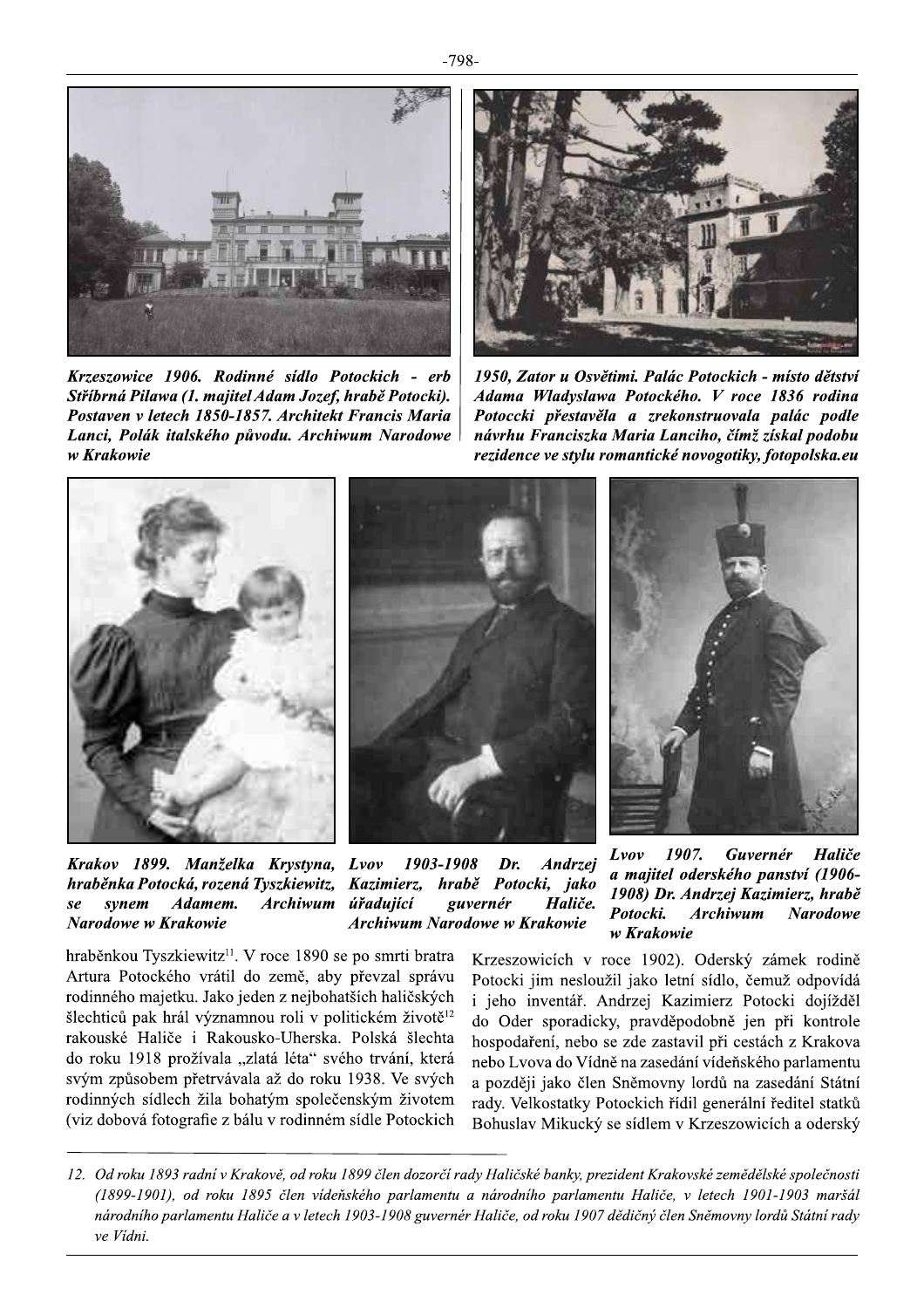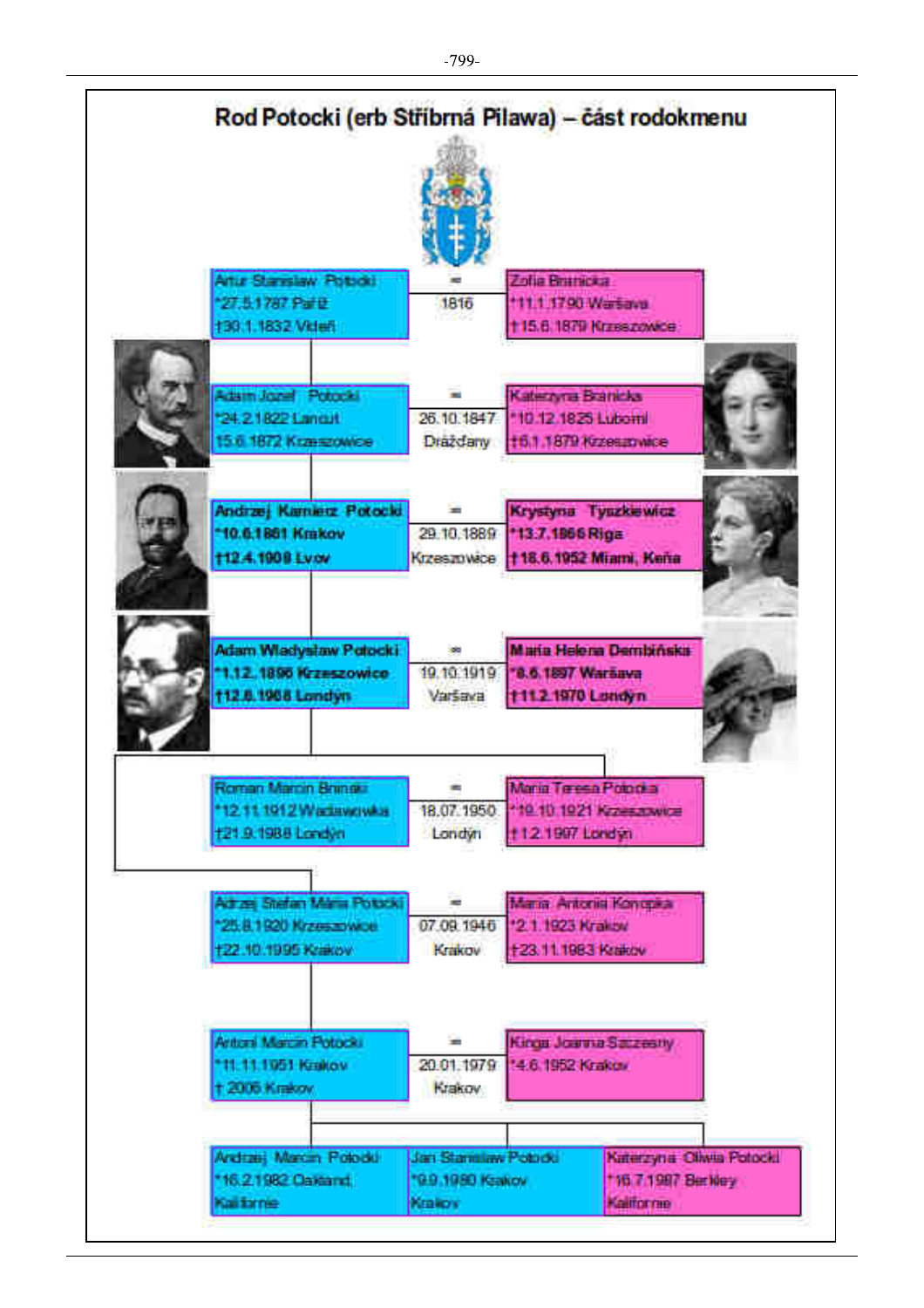velkostatek vedl správce sídlící v oderském zámku lesní rada Julius Schmidt<sup>13</sup>.Andrzej Kazimierz Potocki jako politik podporoval mezi ukrajinskou populací Haliče starorusínské<sup>14</sup> promoskevské křídlo a vystupoval proti ukrajinským nacionalistům (tzv. Mladorusínům<sup>15</sup>). V letech 1906 až 1908 se politická situace ve východní Haliči zvlášť zkomplikovala. Šovinistická agitace, kterou rozpoutali polští a ukrajinští nacionalisté s výzvou k fyzickému soudu politických soupeřů, vedla k tragickému finále - atentátu na úřadujícího guvernéra Haliče. 12. dubna 1908 v guvernérském paláci na něho ve 2 hodiny vystřelil student filozofie lvovské university



Krakov 1886. Krystyna, hraběnka Tyszkiewitz, 3 roky před sňatkem Dr. **Andrzejem** Kazimierzem, hrabětem Potockim. **Archiwum** Narodowe w Krakowie



Krakov 1901. Krystyna Tyszkiewitz, po sňatku jako hraběnka Potocká. **Archiwum Narodowe w Krakowie** 

Miroslaw Siczinski<sup>16</sup> čtyři rány<sup>17</sup> z revolveru, kterým Andrzej Kazimierz, hrabě Potocki, ve 2 hod. 20 min. odpoledne podlehl<sup>18</sup>. Než zemřel, byl při vědomí, nadiktoval řediteli své kanceláře vzkaz císaři i svou poslední vůli a rozloučil se s dětmi i manželkou.

Pro Vlastivědné listy za HVS zpracovali: text článku - Pavel Kašpar st. překlady z němčiny - Karel Gold fotografie - Pavel Kašpar st. Druhou část článku - příběh hraběte Adama

Potockého, uvedeme ve Vlastivědných listech Oderského zpravodaje v květnu / 2020.



Lvov 1903. Císař rakousko--uherské monarchie **Franz** Jozef I. (vlevo) při rozhovoru s guvernérem Haliče Andrzejem, hrabětem Potockim na zahradě zámku. Archiwum Narodowe w Krakowie

- 13. Julius Schmidt (\*10. 5. 1864 Bielsko / †8. 5. 1912 Odry) byl v roce 1890 vrchnostenským hajným, bytem v Loučkách (Lautsch) a v roce 1894 revírníkem v Heřmanicích (Gross Hermsdorf). Dne 6 září roku 1890 se oženil s 18letou Emmou Marii, dcerou městského pokladníka Alberta Freisslera a Marie, dcery stavitele Franze Wankeho. Julius Schmidt pak zastával úřad správce oderského velkostatku od roku 1897 až do své smrti v roce 1912.
- 14. Starorusíni (podle katedrály sv. Jurije ve Lvově někdy také nazývaní "Jurijci") se považovali za součást Rusů a ovlivnili status země při spolupráci s Ruskem.
- 15. Mladorusíni (později nazýváni Ukrajinci) apelovali v rámci území Ukrajiny, Haliče a uherské Rusi na odtržení jakožto odlišného národa. Postupem času se oddělili jazykem, vírou i ideologicky - národním zaujetím. Oporu hledali převážně mezi studenty.
- 16. Anarchista a člen ukrajinské demokratické strany. Za atentát byl odsouzen k 20 letům žaláře do vězení pro muže ve Stanislawowie. Dne 10. listopadu 1911 z vězení uprchl. V roce 1914 odešel do Švédska a potom do USA, kde byl politicky činný. Zemřel 16. března 1976 ve Westlandu, stát Michigan. V roce 2013 přijala rada ve Lvově rezoluci označující akt Miroslawa Siczinského za hrdinský.
- 17. Dvě rány do prsou a do levého oka byly smrtelné.
- 18. Pohřební obřady se konaly 14. dubna v Bernardinském kostele ve Lvově, potom byly ostatky zemřelého převezeny do Krzeszowic a uloženy v rodinné hrobce místního kostela vedle jeho rodičů.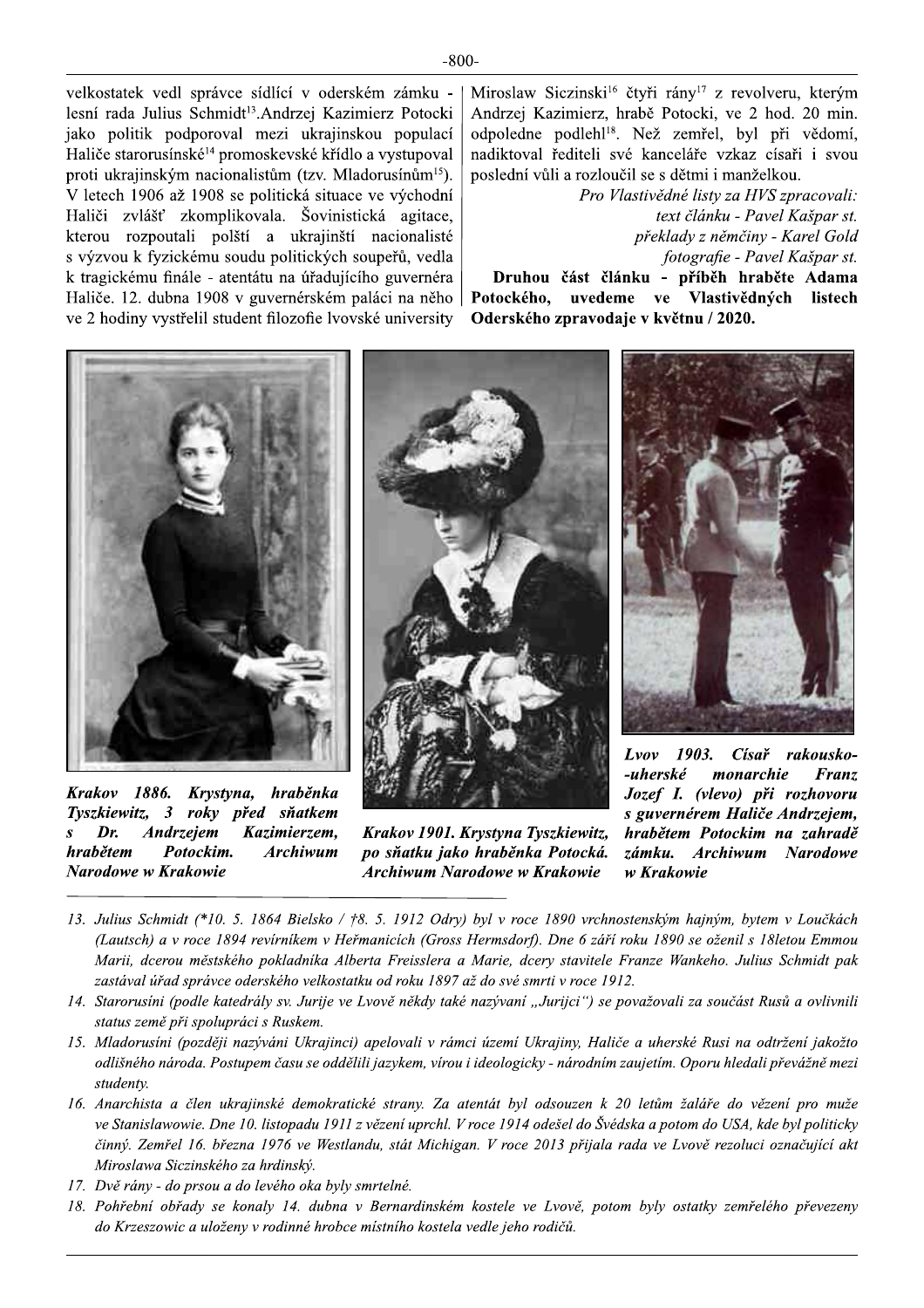

Lvov 1907. Rodina Dr. Andrzeje Kazimierza Potockého. Horní řada zleva: Katarzyna (1897-1952), Joanna (1904-1967), Dr. Andrzej, hrabě Potocki. Prostřední řada zleva: Andrzej (1897-1952), Adam (1896-1966), manželka Katarzyna, hraběnka Potocká, Izabela (1893-1962), Maria (1891-1984), Krystyna (1894-1963). Spodní řada zleva: Artur (1899-1941), Zofia (1902-1943), www.geni.com/photo/wiew



Krzeszowice 29. ledna 1902. Bál v rodinném sídle Potockich, pořádaný Andrzejem a Krystynou Potocki. Ve druhé řadě shora úplně nalevo pravděpodobně hostitel Andrzej Kazimierz, hrabě Potocki. Tygodnik ilustrovany, nr.  $7/1902$ 

**DRAPLICH POTOCHTSIN Burgerooiste** In KN21529WIG Witter In Boantwortung den genom. Schreibene von 18 ert. gestette in mitsuteilen daes ich bie mur infolge wiederholten Fernbleibens Erzollanz, koine Gelegembelt gotabt habe die Amelegenheit der? lassing das oberen Teilen des dertigen Schlassgertens für den vorristellen,doch kann Aiss in Imife dioses Monston nach Burch

Evanlienz aus Frankreich erfolgen . Ion erlaube mir joicoh glatshneitig annuteuten, daan die Verlag Attrages auf Verkauf der bewassten Parzellen nur dann zwerte gleichteitig die Sustimong über den varlangten! preis per 1. fw. Mir. resp. Maiforeis erwirkt werden wird. sistaber erst dann meglich wenn Sie sich suver alt 2 Kronen per 1. 2 enswerspreien erklaren .-

Korespondence generálního ředitele statků Potockich Bohuslava Mikuckého se starostou Oder Heinrichem Schenkem o odprodeji části zámecké zahrady městu. Archiwum Narodowe w Krakowie